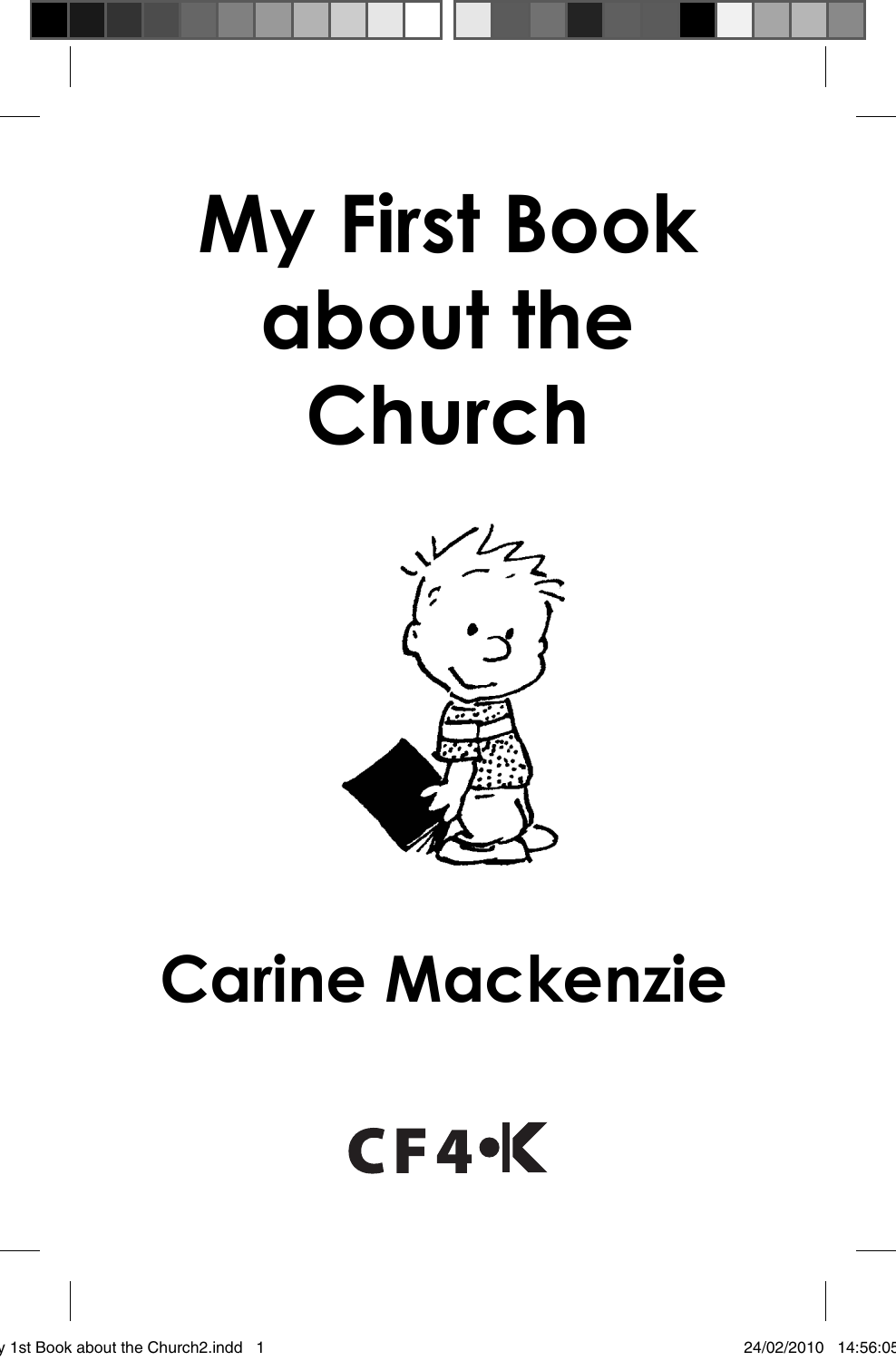10 9 8 7 6 5 4 3 2 1 © Copyright 2010 Carine Mackenzie ISBN: 978-1-84550-570-7

Published by Christian Focus Publications, Geanies House, Fearn, Ross-shire, IV20 1TW, Scotland, U.K.

The scripture quotations in this book are based on the New King James version of the scriptures.

> www.christianfocus.com email:info@christianfocus.com

Cover design by Daniel van Straaten All illustrations by Diane Mathes

Printed and bound by Bell and Bain, Glasgow



**Mixed Sources Product group fr om well-managed forests and other controlled sources www.fsc.org Cert no. TT-COC-002769 © 1996 Forest Stewardship Council**

All rights reserved. No part of this publication may be reproduced, stored in a retrieval system, or transmitted, in any form, by any means, electronic, mechanical, photocopying, recording or otherwise without the prior permission of the publisher or a licence permitting restricted copying. In the U.K. such licences are issued by the Copyright Licensing Agency, Saffron House, 6-10 Kirby Street, London, EC1 8TS. www.cla.co.uk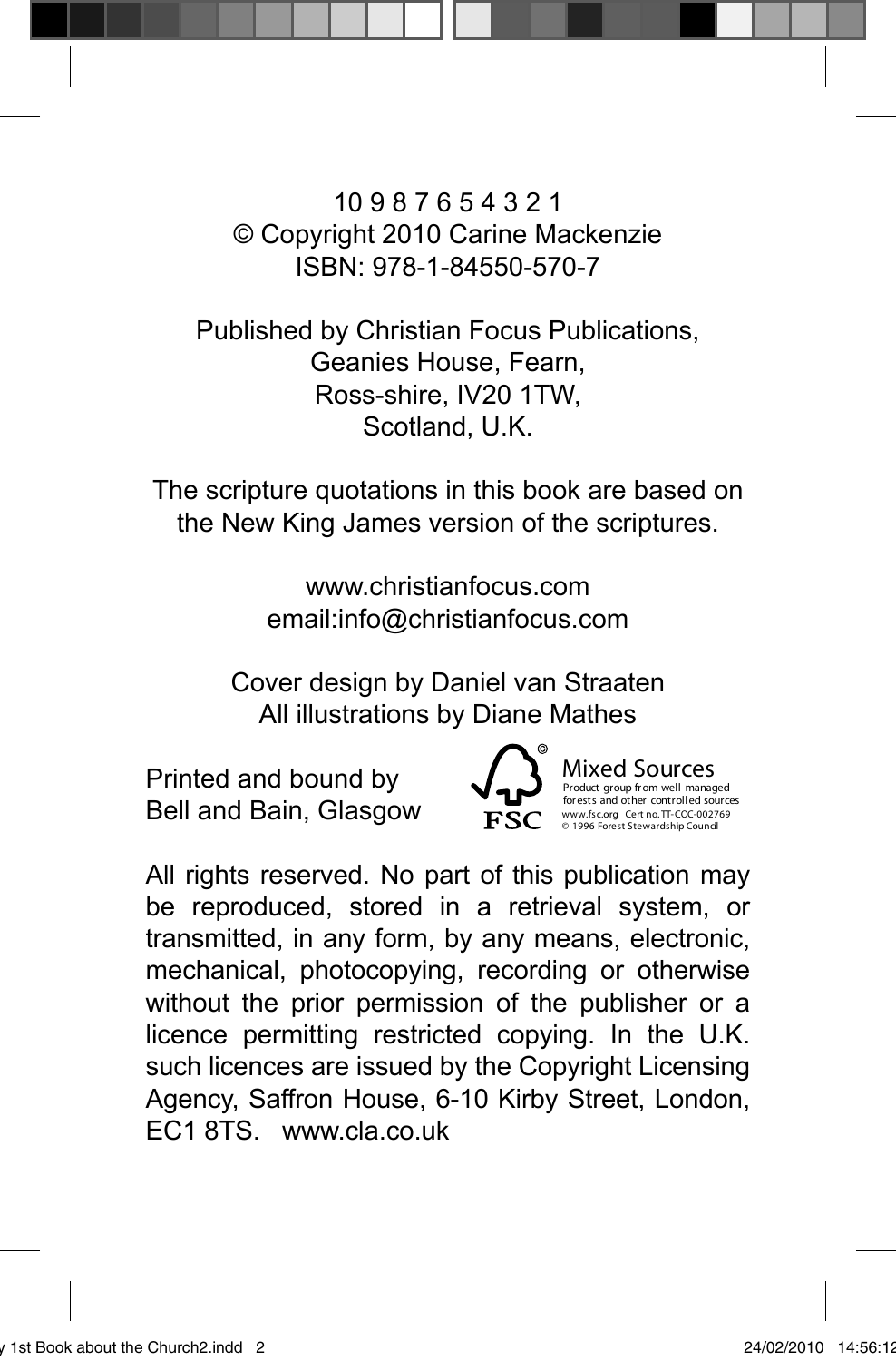# **Contents**

| Blessings given to the Church  26 |  |
|-----------------------------------|--|
| What does the Church do?  36      |  |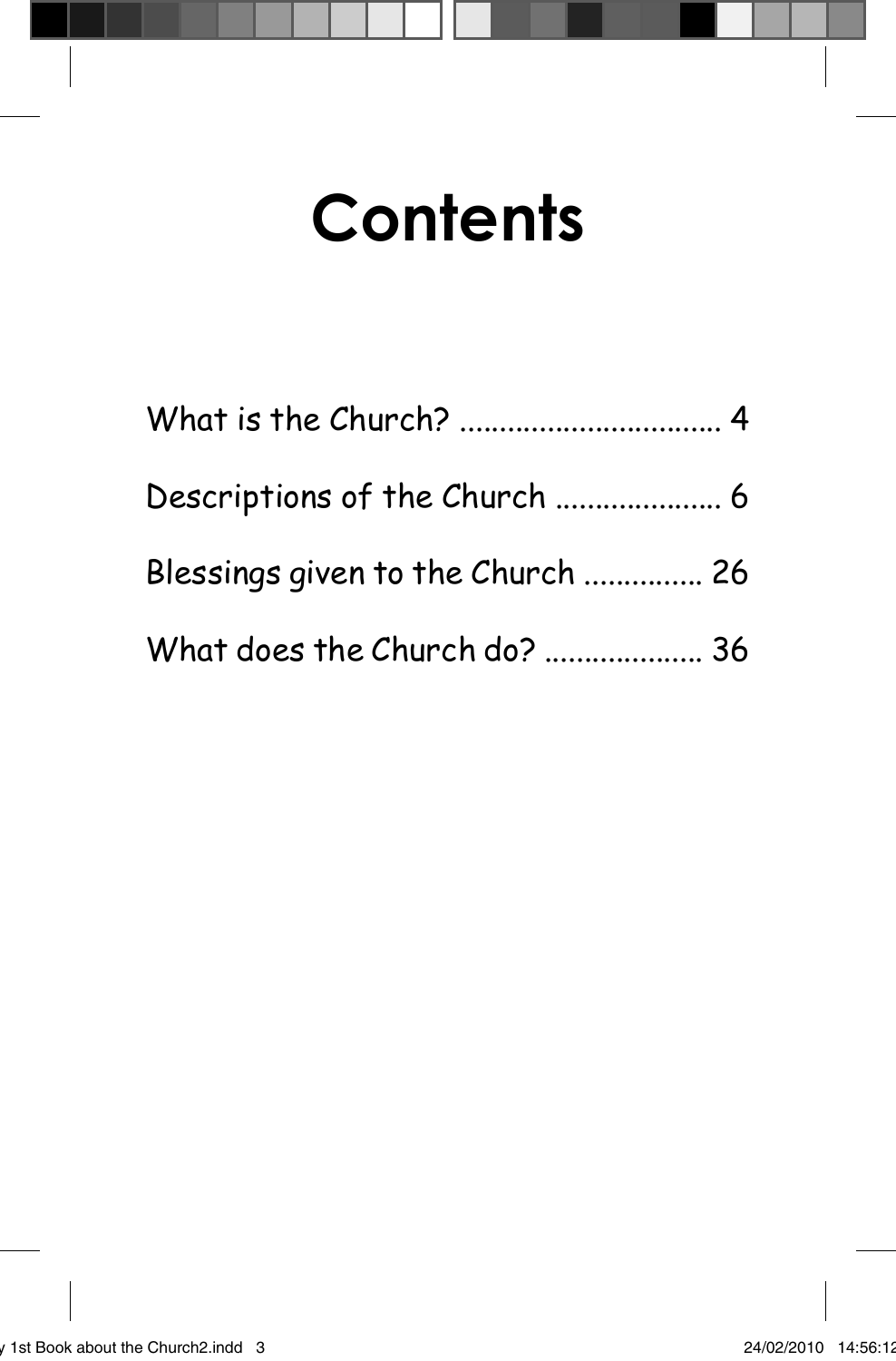

**To the church of God which is in Corinth, to those who are**  sanctified in Christ Jesus, called **to be saints, with all who in every place call on the name of Jesus Christ our Lord (1 Corinthians 1:2).**

When God speaks in the Bible about the church, he does not mean a building where services are held. The real church is the people of God, those who belong to him. The church is all over the world, made

4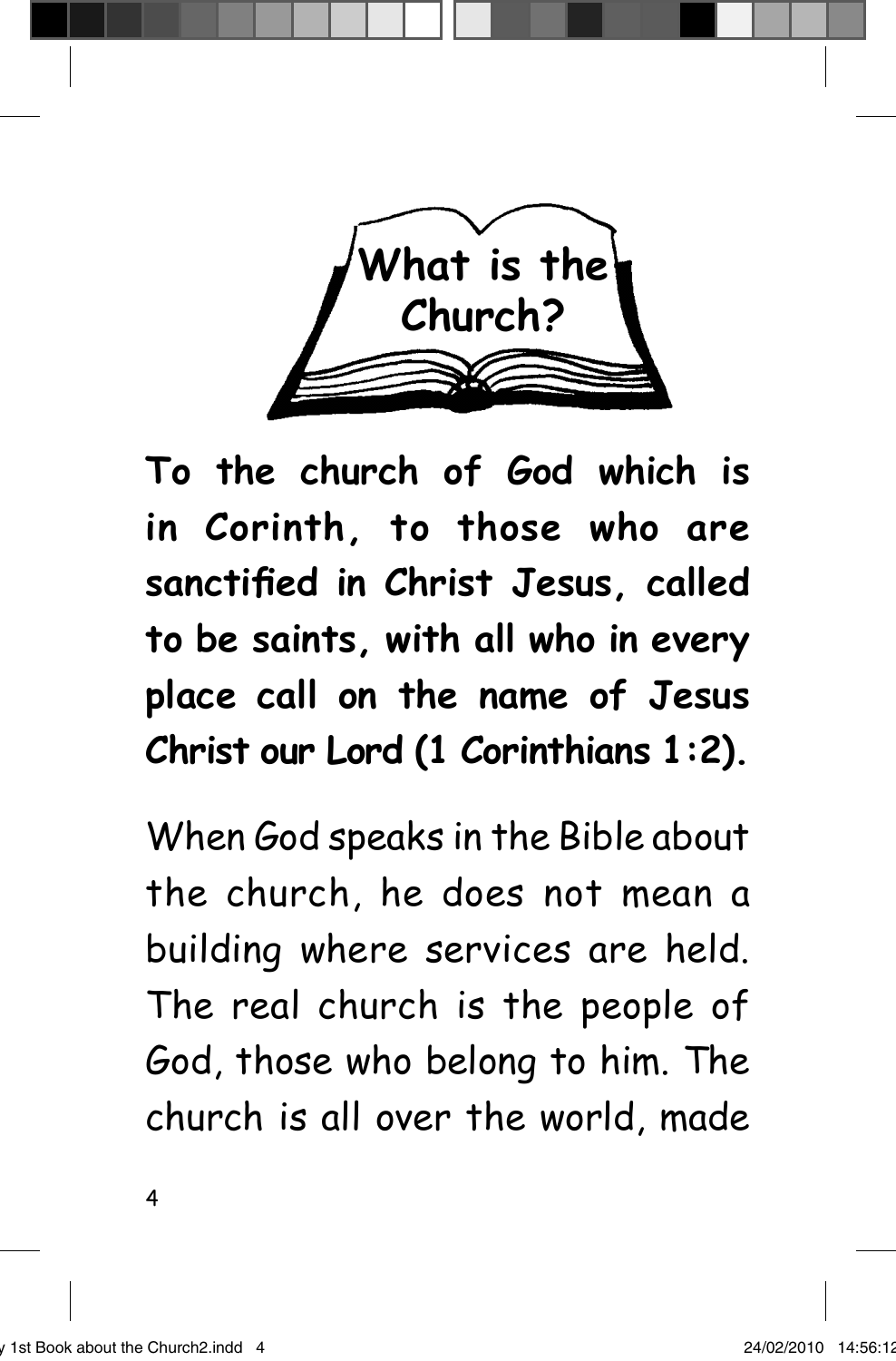up of the people everywhere who call on the name of the Lord Jesus.

The church is also the group of people that meet together regularly to worship God.

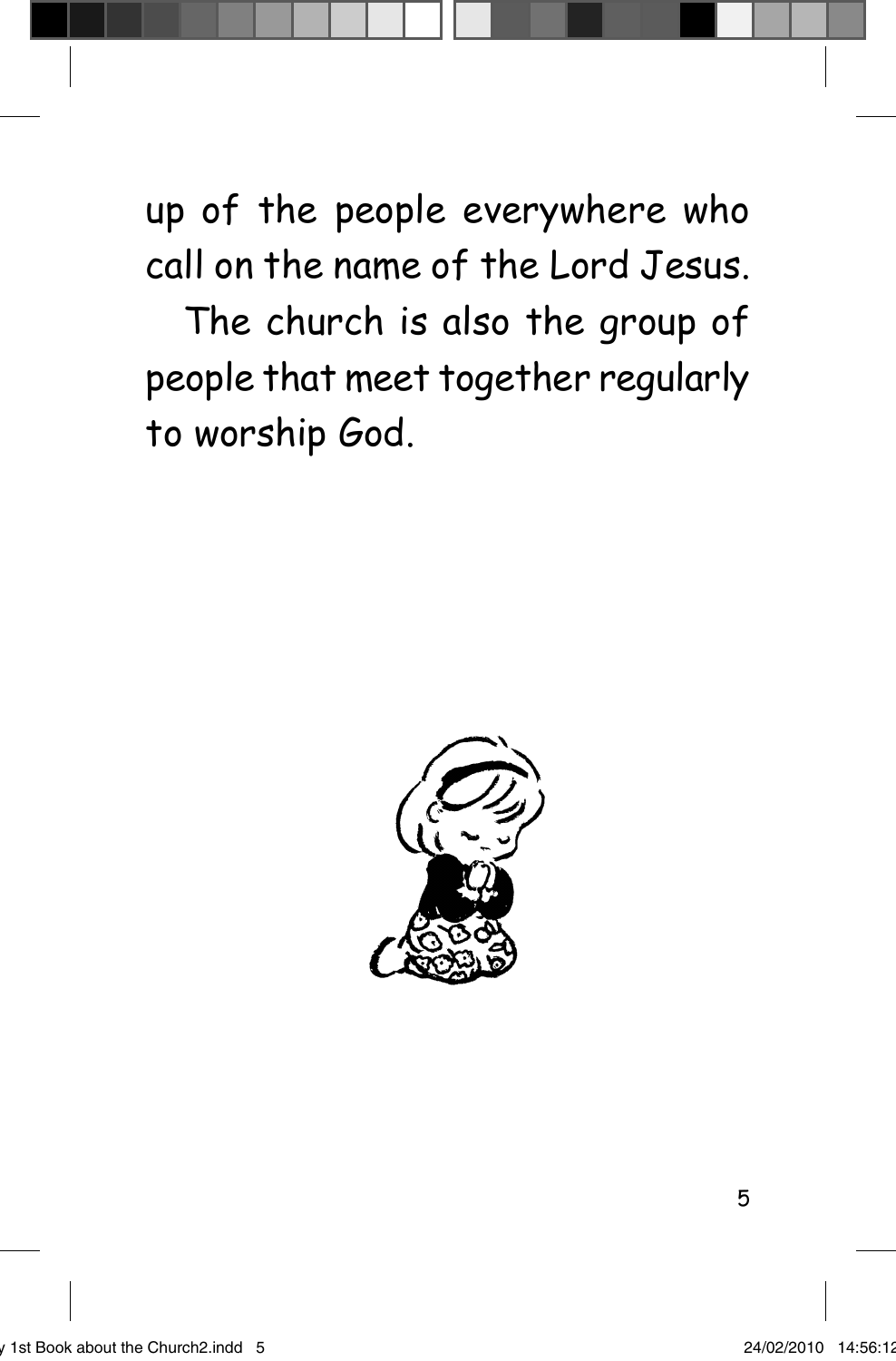

### **Christian**

**And when he had found him, he brought him to Antioch. So it was that for a whole year they assembled with the church and taught a great many people. And**  the disciples were first called **Christians in Antioch (Acts 11:26).**

Christian is one of the names given to those who follow the Lord Jesus Christ - those who are part of the church.

6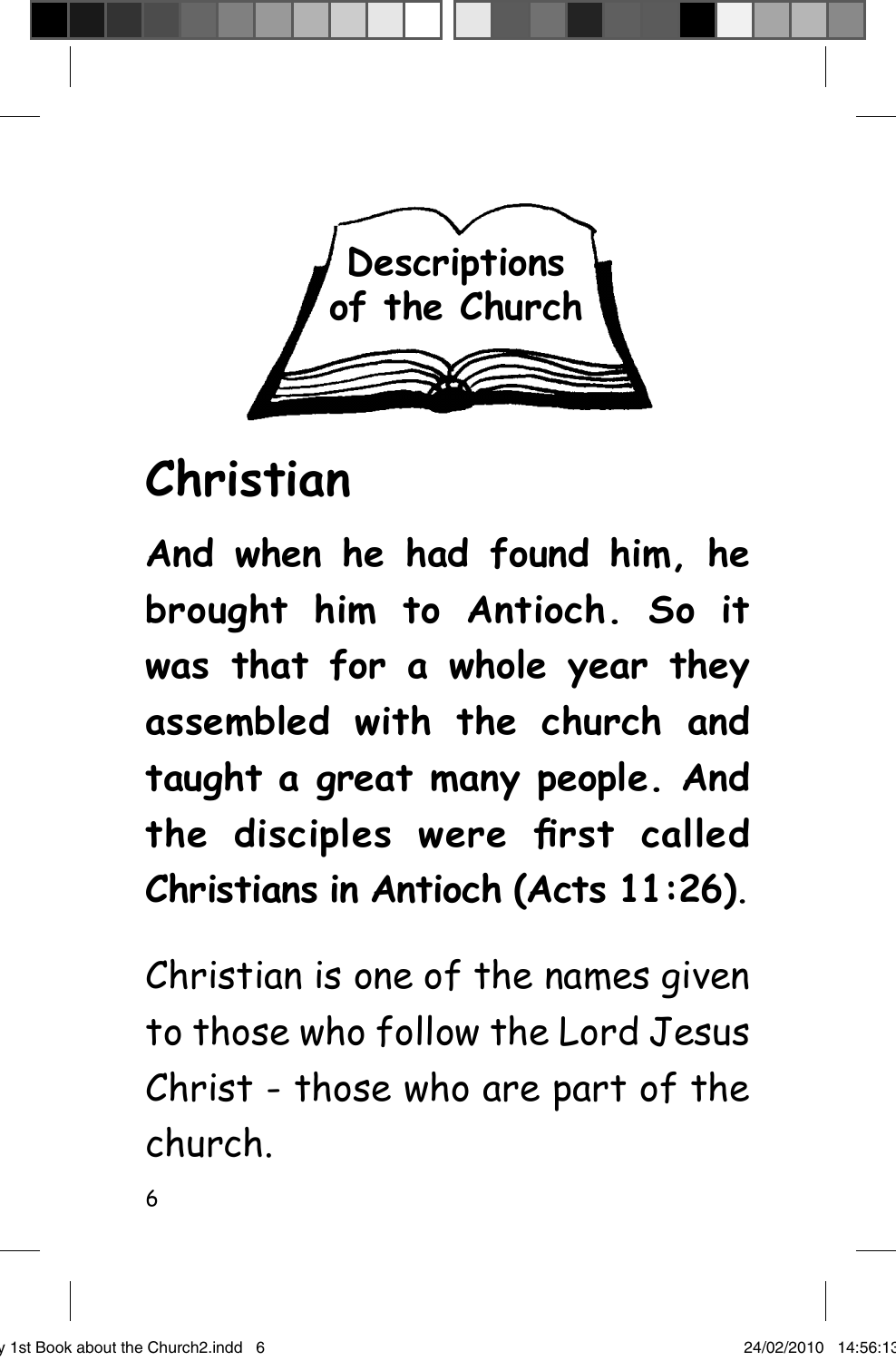Barnabas and Paul worked with the church in Antioch, preaching and teaching. There the followers of Jesus Christ were first called Christians. Only people who trust in Jesus can be called Christians.

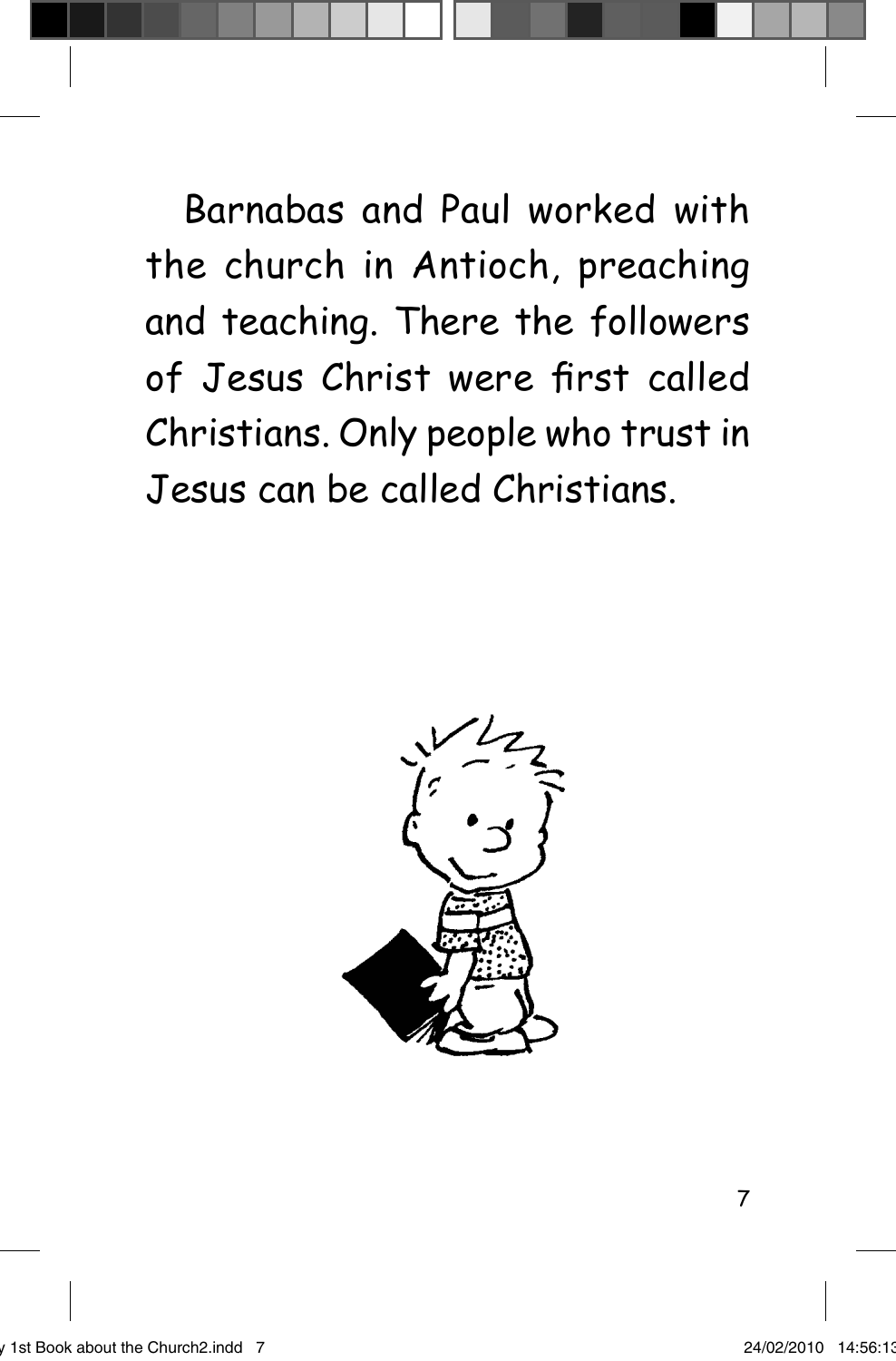#### **Believers**

**And believers were increasingly added to the Lord, multitudes of both men and women (Acts 5:14).**

A believer is someone who believes the truth about the Lord Jesus Christ. A man once asked Paul, 'What must I do to be saved?' The answer was very simple - 'Believe on the Lord Jesus Christ and you shall be saved.'

God, the Holy Spirit, gives the power to believe. Many people can merely know about Jesus - who he was and what he did.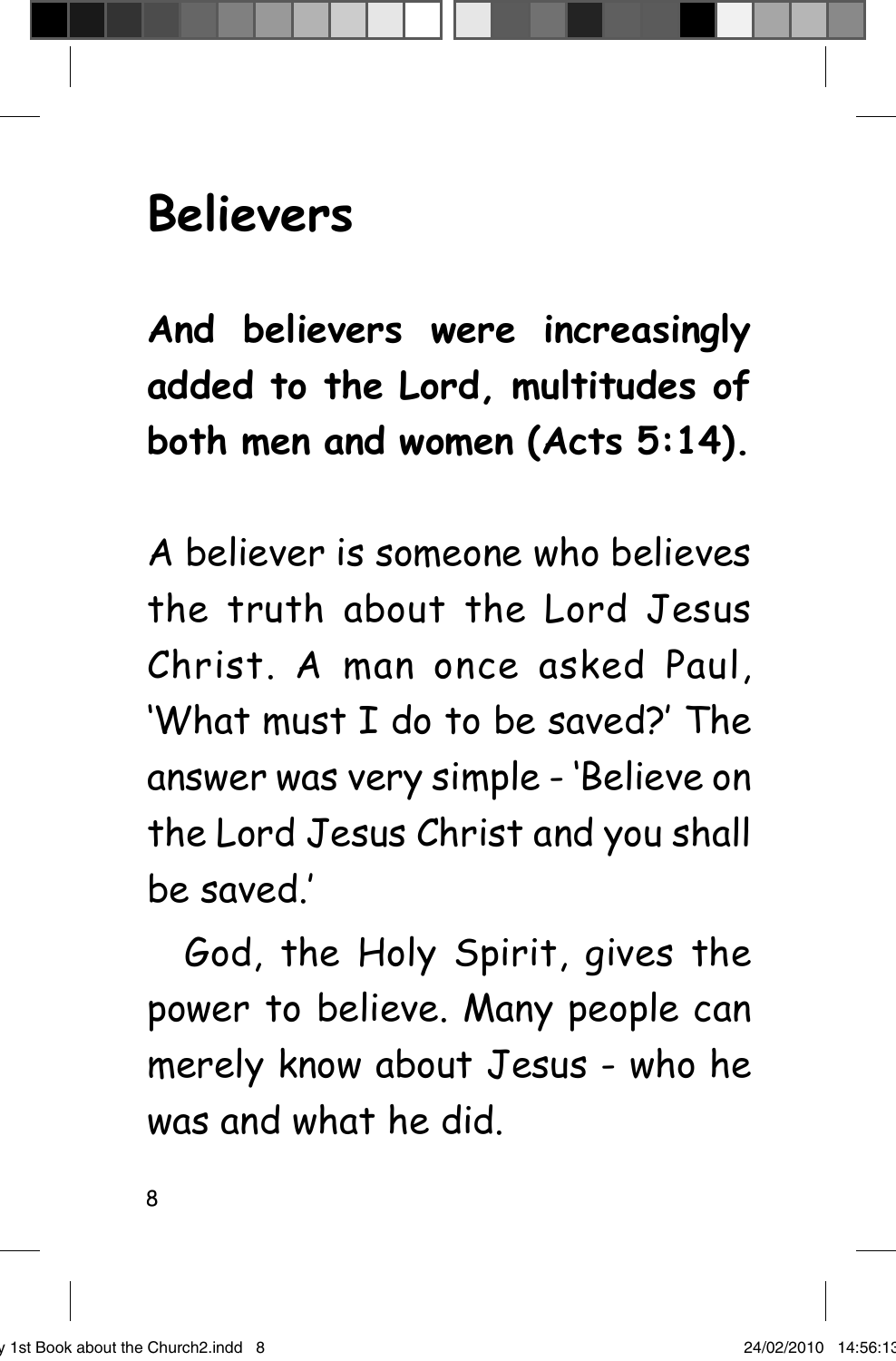A true believer will have a personal relationship with Jesus and will put his trust in him.